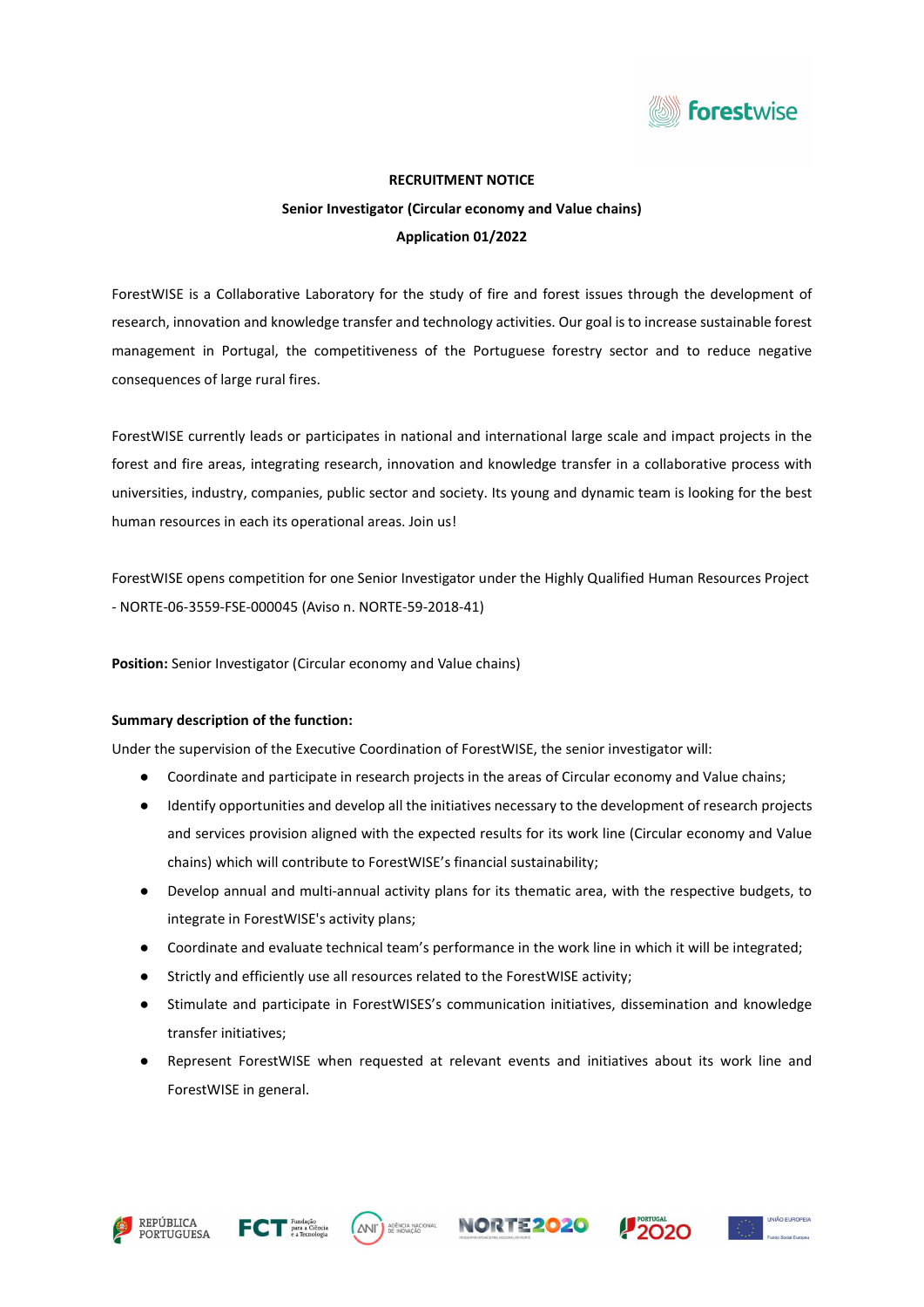

## Qualifications:

Ph.D. in Engineering and industrial management, Economy, Forest engineering, Environmental engineering or other similar areas.

#### Required experience:

- More than three years of professional experience in coordination and management of research projects or services provision in the areas of Circular economy and Value chains;
- Working experience with public and private forest sector entities and other forest sector agents in Portugal;
- Experience in researchers and project managers group coordinating;
- Experience in public funding mechanisms for research and innovation at regional, national and European level;
- Experience in organizing events and initiatives for communication, dissemination and knowledge transfer, especially for the forestry sector.

#### Personal skills/ Soft Skills:

- Organization, self-motivation and result-oriented work method skills;
- Ease of relationship with differentiated interlocutors;
- Excellent communication skills, interpersonal relationships and a good team worker.

## Evaluation Criteria:

- Interview with candidates with curricular evaluation equal to or more than 15 values
- The final classification will be the weighted average of the curriculum evaluation, which will assume a weight
- of 70%, and the interview, which will represent 30%
- Selection of the candidates with the best final ranking

- The jury reserves the right to decide not to select any candidate, or just one, if they agree that none of the candidates has the profile required.

## Conditions:

The candidates to be hired will be entitled to an employment contract with a fixed monthly salary between TRU41 and TRU73 levels, according to the curriculum vitae and the experience presented and proven.

Immediate availability and schedule flexibility

ForestWISE actively promotes a non-discrimination and equal access policy. No candidate can be privileged, benefited, harmed or deprived of any right or exempted from any duty due to, namely, parentage, age, gender,